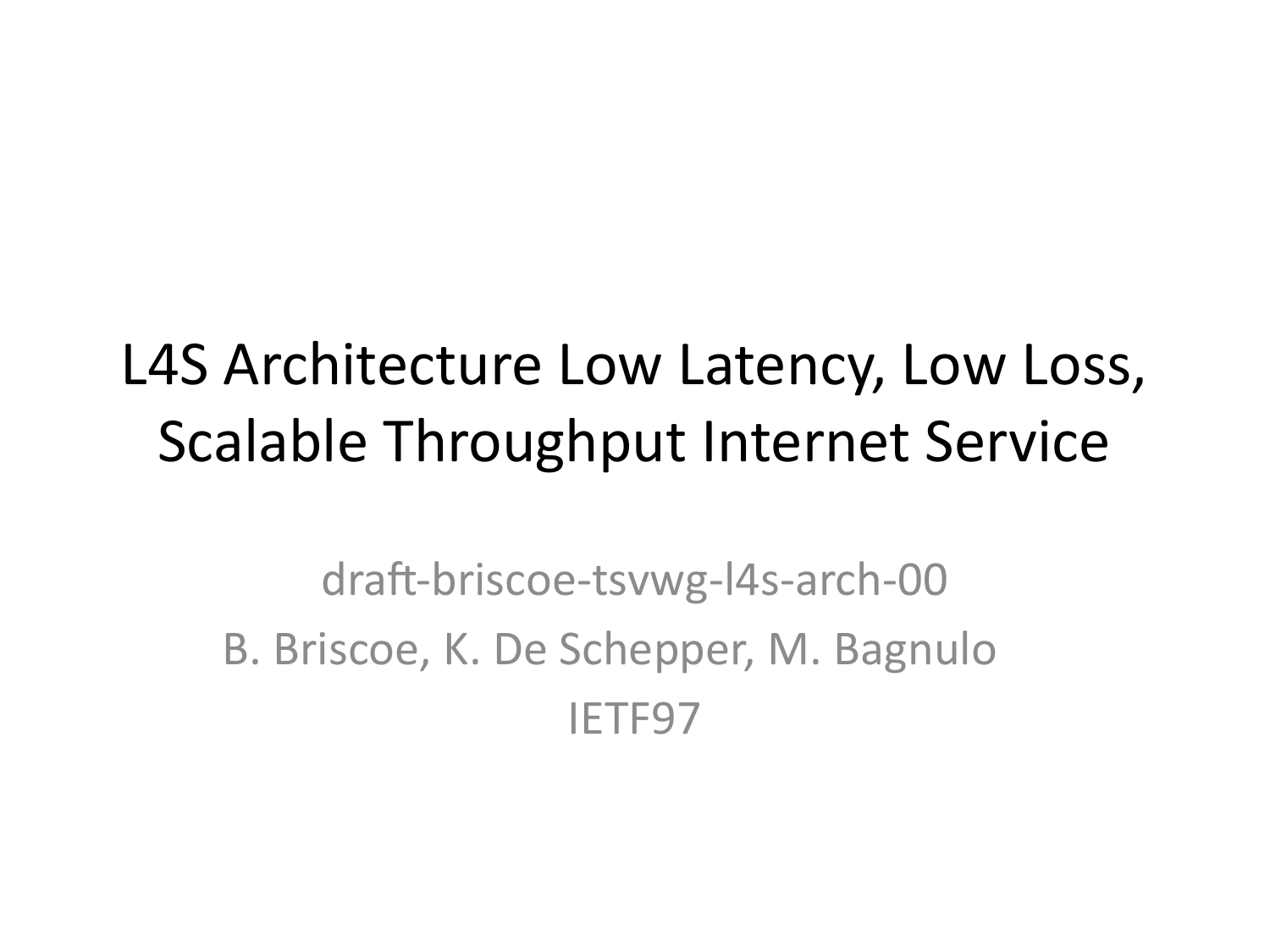# Motivation

- Provide reduced latency for Internet traffic
- Achieve that by reducing the queuing latency suffered by TCP packets.
	- Current queues are inherent to the (large) saw tooth in TCP (either New Reno, Cubic or else)
	- Proved (in closed environments) that transport protocols with small saw teeth can significantly reduce the queuing delays (DCTCP)
- L4S aims to provide safe deployment of small teeth transport protocols in the Internet.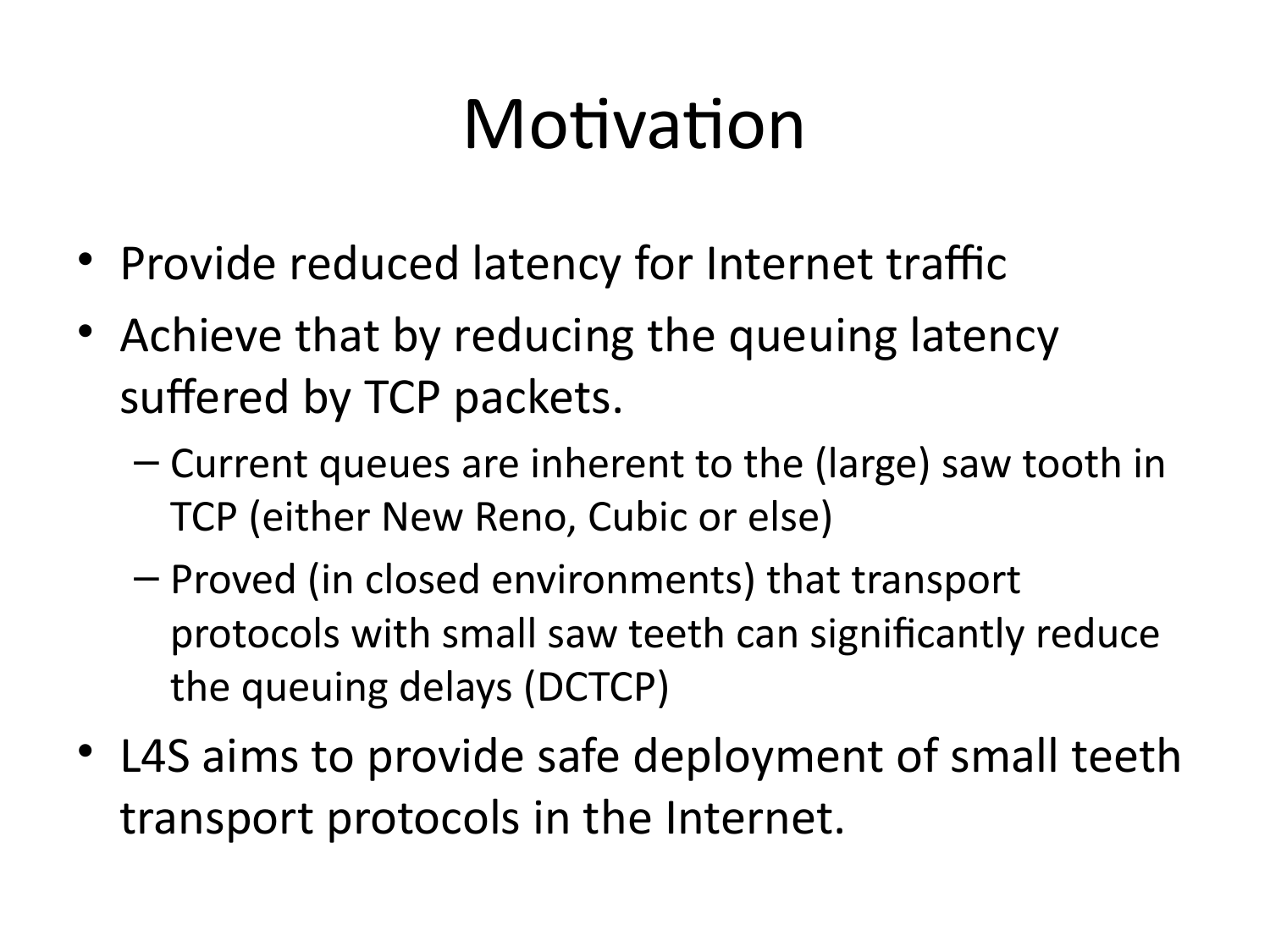### L4S Architecture overview



Host Protocol Network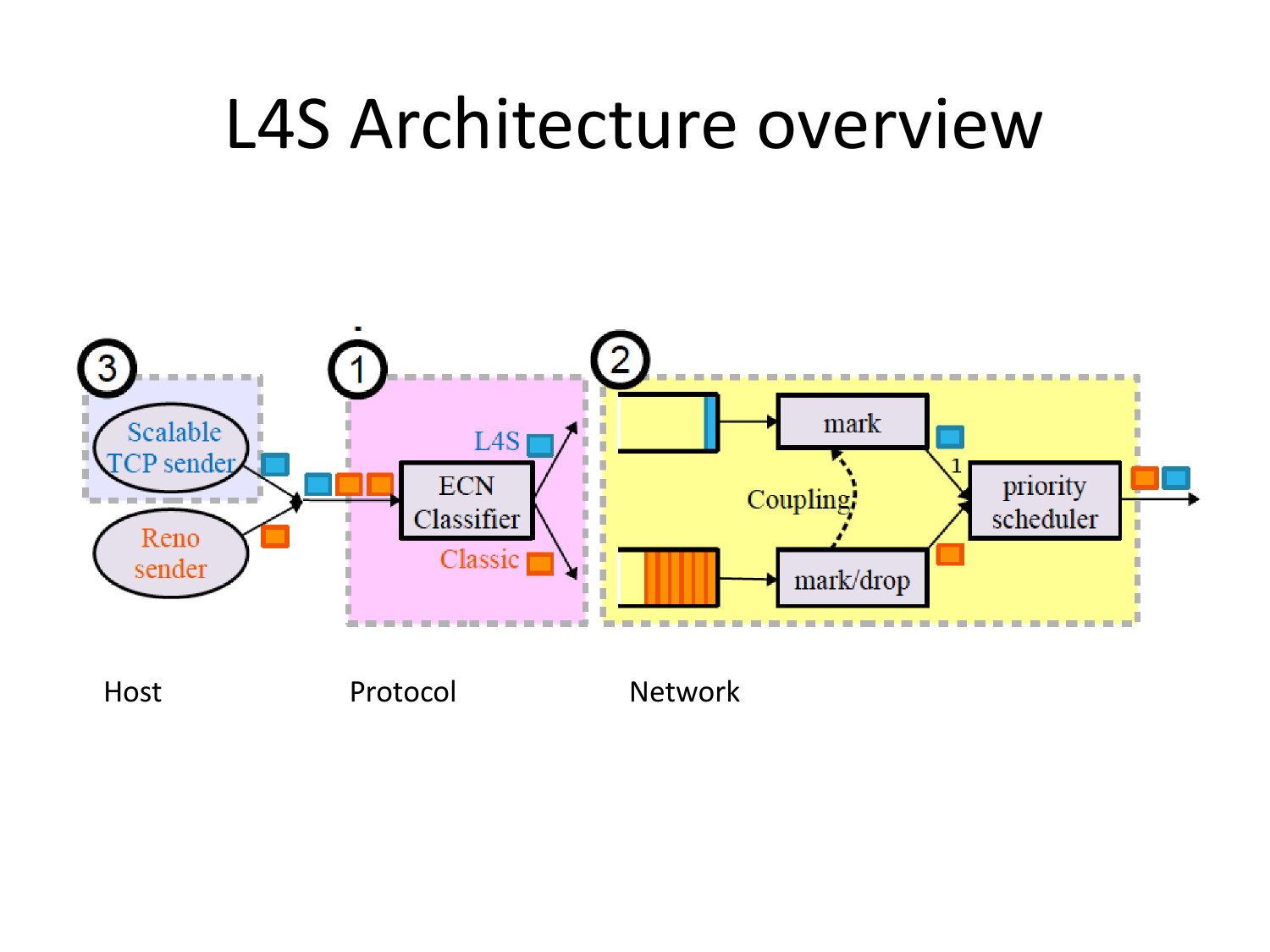

- Scalable congestion control already exists (DCTCP)
- Additional mechanisms are needed to safe deployment in the Internet
	- E.g. fall back to Reno if classic ECN bottleneck or in case of a loss, accurate ECN feedback
	- See others in draft
- Scalable congestion control for other transports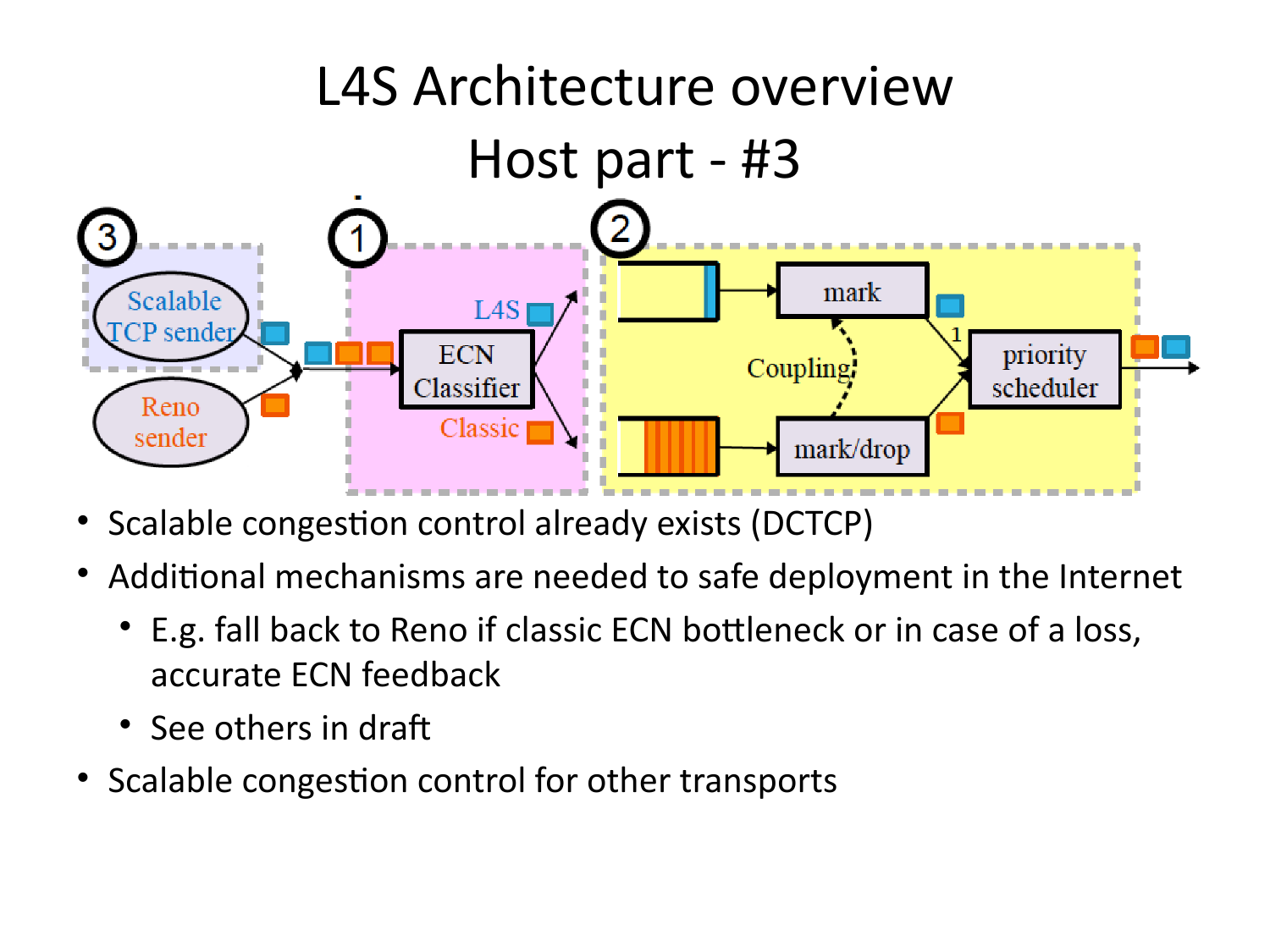

- AQM that is able to isolate the L4S traffic from regular traffic
	- If not L4s traffic would starve classic traffic and still not achieve low latency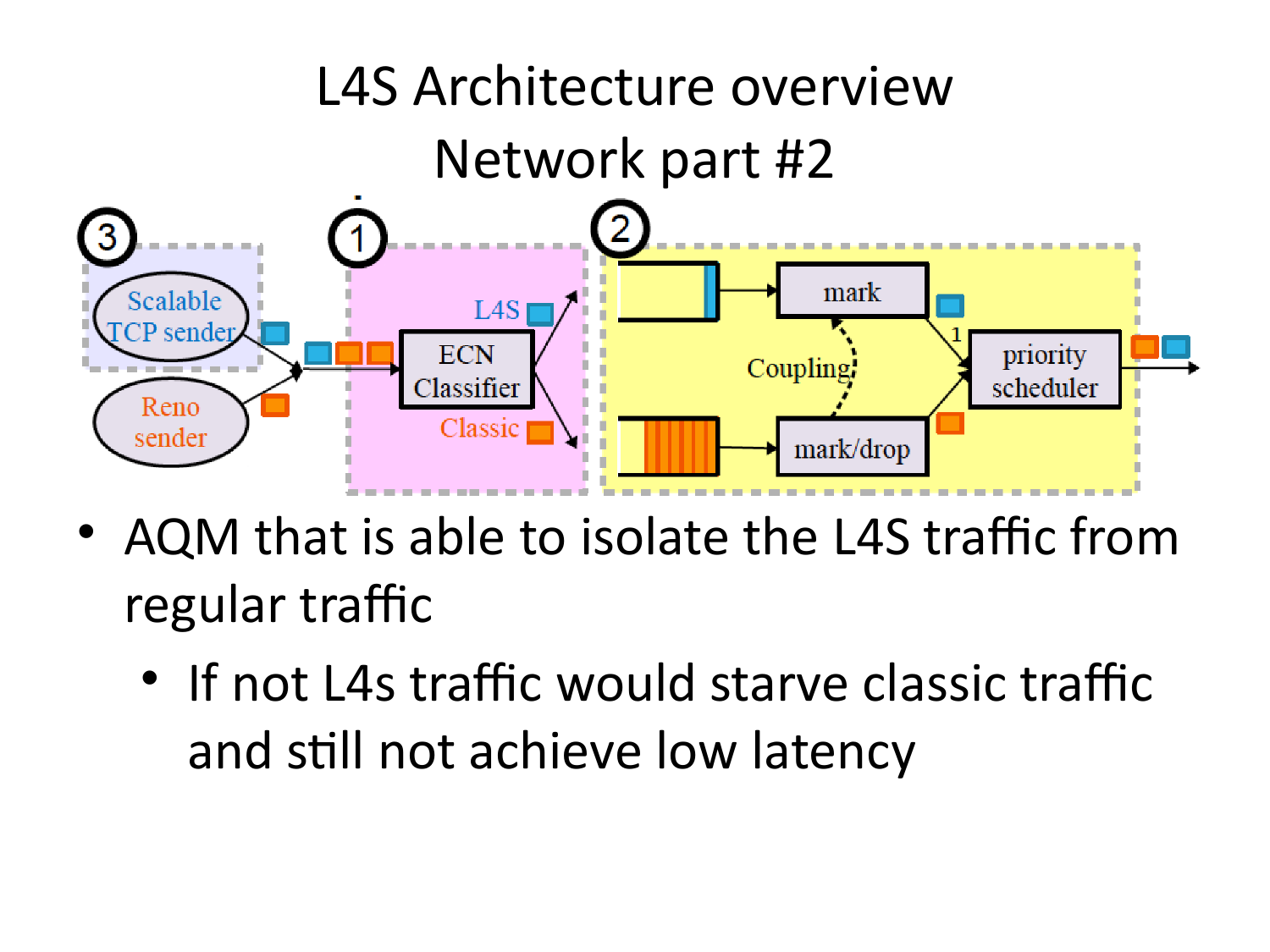

• A mean to distinguish L4S packets from regular packets, so the AQM can process them accordingly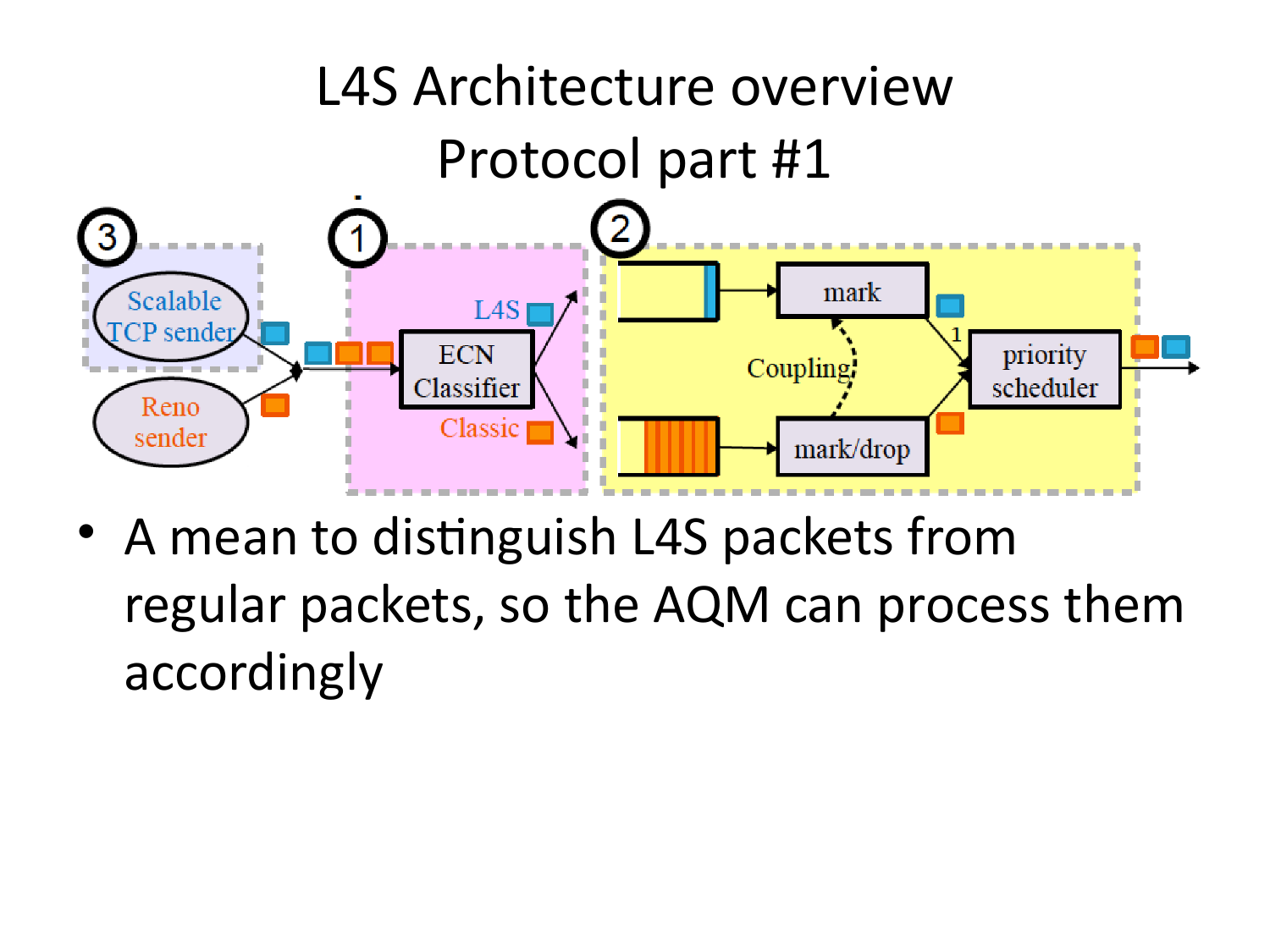# Status update

- Source Code
	- Dual Queue Coupled AQM, With Curvy RED for Linux (access available shortly), With PI2 for Linux [UPDATED]
	- Data Centre TCP (DCTCP) fo Linux (in the mainline kernel), FreeBSD patch, ns2 patch.
	- Accurate ECN TCP Feedback for Linux [COMPLETED, but not fully tested]
- IETF specs
	- Low Latency, Low Loss, Scalable Throughput (L4S) Internet Service: Architecture <draft-briscoe-tsvwg-l4s-arch> [NEW]
	- A proposed new identifier for Low Latency, Low Loss, Scalable throughput (L4S) packets <draft-briscoe-tsvwg-ecnl4s-id> [UPDATED to reflect the proposed process]
		- enabled by <draft-black-tsvwg-ecn-experimentation> [NEW]
	- Dual-queue AQM: : <draft-briscoe-tsvwg-aqm-dualq-coupled>
	- scalable TCP algorithms, e.g. Data Centre TCP (DCTCP) <draft-ietf-tcpm-dctcp>
	- Accurate ECN: <draft-ietf-tcpm-accurate-ecn> [UPDATED]
	- Adding ECN to TCP control packets: <draft-bagnulo-tcpm-generalized-ecn> [UPDATED]
- Papers
	- Article in the IETF Journal describing the Demo in Bits-N-Bites at the IETF in Prague, July 2015. "Ultra-Low Delay for All" IETF Journal, Nov 2015.
	- "Ultra-Low Delay for All: Live Experience, Live Analysis", Proc. ACM Multimedia Systems; Demo Session (May 2016).
	- "PI2: A Linearized AQM for both Classic and Scalable TCP," Proc. ACM CONEXT 2016 (To appear Dec 2016). [NEW]